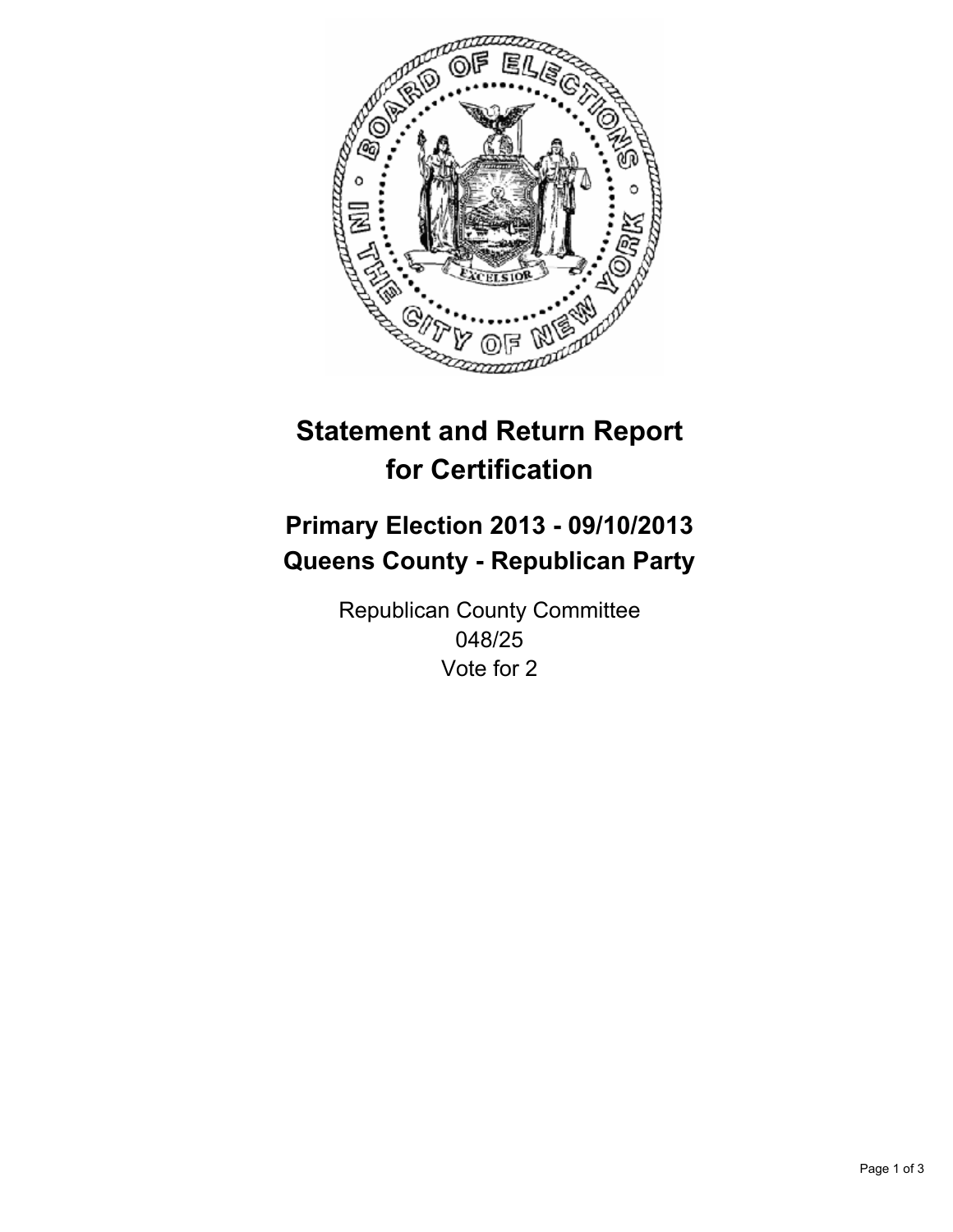

## **Assembly District 25**

| <b>EMERGENCY</b>           | 0  |
|----------------------------|----|
| ABSENTEE/MILITARY          | 2  |
| <b>FEDERAL</b>             | 0  |
| SPECIAL PRESIDENTIAL       | 0  |
| <b>AFFIDAVIT</b>           | 0  |
| ADRIENE L. TOY             | 10 |
| <b>MEILIN TAN</b>          | 18 |
| <b>TERRENCE MCLOUGHLIN</b> | 6  |
| <b>Total Votes</b>         | 34 |